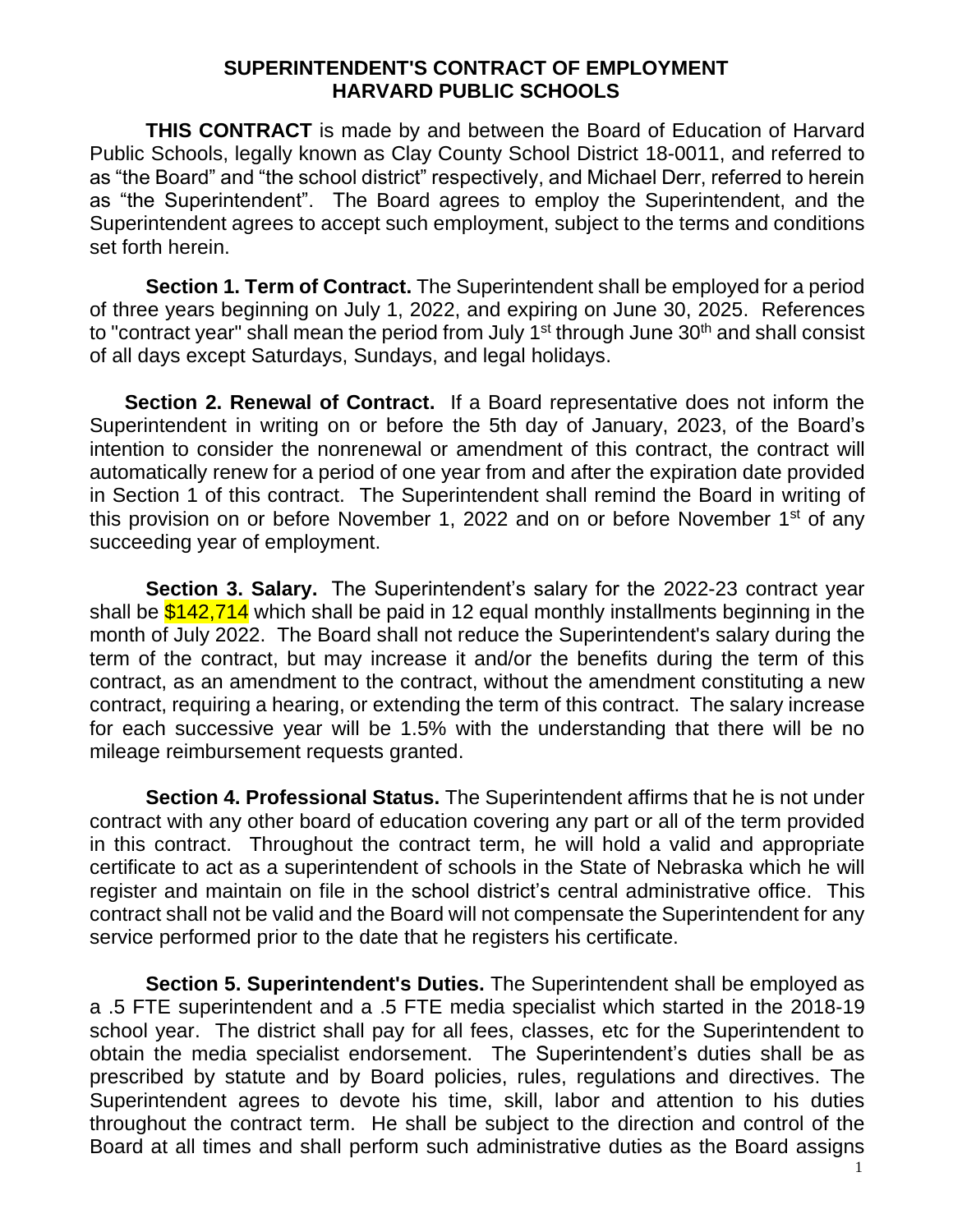him. By written agreement with the Board, he may undertake consultative work, speaking engagements, writing, lecturing, or other professional duties and obligations as long as they do not interfere with carrying out his duties and obligations to the district.

**Section 6. Board-Superintendent Relationship.** The Board shall be primarily responsible for formulating and adopting policy. The Superintendent shall be the chief administrative officer for the district and shall be responsible for implementing Board policy. He shall organize the administrative and supervisory staff, and select, place, and transfer personnel with the concurrence of the Board. He is responsible for administering the instruction of students and the business affairs of the school district. The Board members agree, individually and collectively, to promptly refer all criticisms, complaints, and suggestions called to their attention to the Superintendent for action, study and/or recommendation, as appropriate.

**Section 7. Cancellation or Mid-Term Amendment.** The Board may cancel or amend this contract during its term for any of the following reasons: (a) the cancellation, termination, revocation, or suspension of the Superintendent's certificate (Nebraska Administrative and Supervisory Certificate, or the Nebraska Professional Administrative and Supervisory Certificate) by the State Board of Education: (b) any of the reasons set forth in this contract; (c) the breach of any of the material provisions of this contract; (d) incompetence: (e) neglect of duty; (f) unprofessional conduct; (g) insubordination; (h) conduct involving moral turpitude; (i) physical or mental incapacity: (j) intemperance; (k) conviction of a felony; or (l) any conduct that substantially interferes with the Superintendent's continued performance of his duties. The procedures for cancellation or amendment shall be in accordance with state statutes.

**Section 8. Disability.** If the Superintendent is unable to perform his duties by reason of illness, accident or other disability beyond his control, and the disability continues for more than forty (40) days, or if the disability is permanent, irreparable, or of such a nature as to make performance of his duties impossible, the Board may initiate action to cancel this contract, whereupon the respective rights, duties and obligations of the parties hereunder shall terminate, with the exception of any benefits to be paid to the Superintendent under any insurance coverage furnished by the district.

**Section 9. Transportation.** The Board shall provide the Superintendent with transportation required in the performance of official duties. If the Superintendent chooses to take his own vehicle, he understands fully that he does so at his own expense.

**Section 10. Fringe Benefits.** The Board shall provide the Superintendent with the following fringe benefits:

a. **Health Insurance.** Family health insurance paid by the district.

b. **Dental Insurance.** Family dental insurance paid by the district.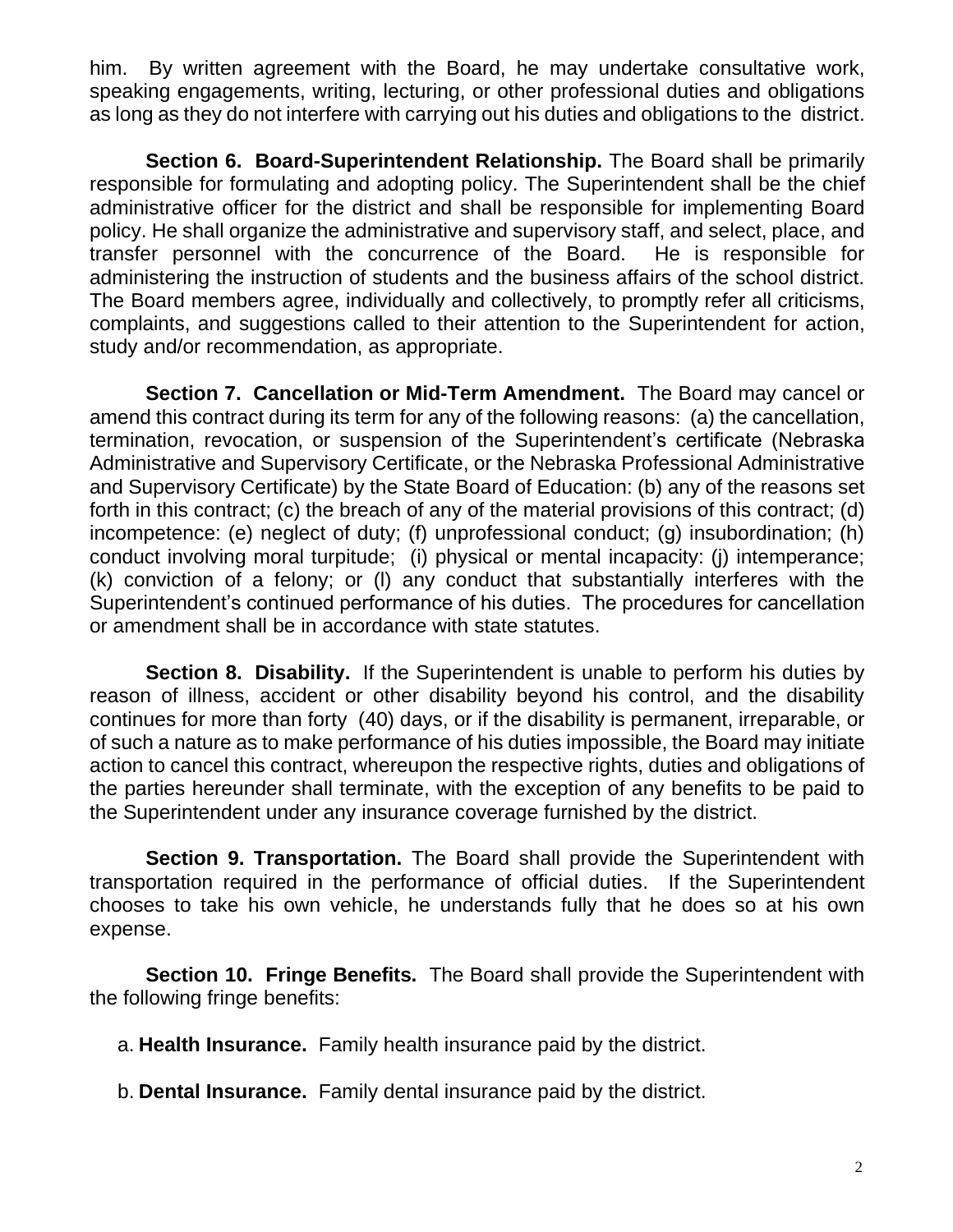- c. **Life Insurance.** Term life insurance in the face amount of \$300,000 for the superintendent.
- d. **Sick Leave.** The Superintendent shall be entitled to 12 days of sick leave per year which may accumulate to a total of 52 days. If he qualifies for disability pay under the long-term disability policy, he shall be required to take the disability pay instead of sick leave pay.
- e. **Vacation.** The Board shall give the Superintendent 20 vacation days for the 2022-23 contract year which he may use at times he chooses so long as his absence does not interfere with the proper performance of his duties. During any subsequent year, the Board shall give the Superintendent up to 20 days to bring his total accumulation to no more than 20 days. For example, if the Superintendent uses 12 days of vacation one year, the board will provide him with 12 days of vacation for the following year to bring his total to 20 days. The Superintendent shall notify the board president prior to taking vacation days and shall collaborate with the district's bookkeeper to develop a system for recording his use of vacation days and shall keep such records current and on file in the district's central office. The reasons for taking vacation days are at the Superintendent's discretion including any absence related to sick leave descriptions. Annually, at the Board's regularly scheduled August meeting, and at other times upon the Board's request, the Superintendent shall report to the Board on the number of vacation days he has used and the number of days that remain accrued. The Board may require the Superintendent to use his vacation days. If the Superintendent has agreed to a contract for the following year, he may use at most 5 of the current year's vacation days in July following the current contract.
- f. **Disability Insurance.** The Superintendent shall be required to purchase disability insurance from the school district's carrier at his own expense. The Board will increase his salary by the amount of the premium cost.
- g. **Professional Development.** The Superintendent is expected to continue his professional development and to participate in relevant learning experiences. With the approval of the Board, he may attend appropriate professional meetings at the local, state, regional and national level; and the Board will pay for valid expenses of attendance.
- h. **Professional Dues.** The school district will pay the annual dues for the Superintendent's membership in the professional organizations which the board approves annually.
- i. **Professional Publications.** The school district will pay annual subscription fees for publications which board approves annually.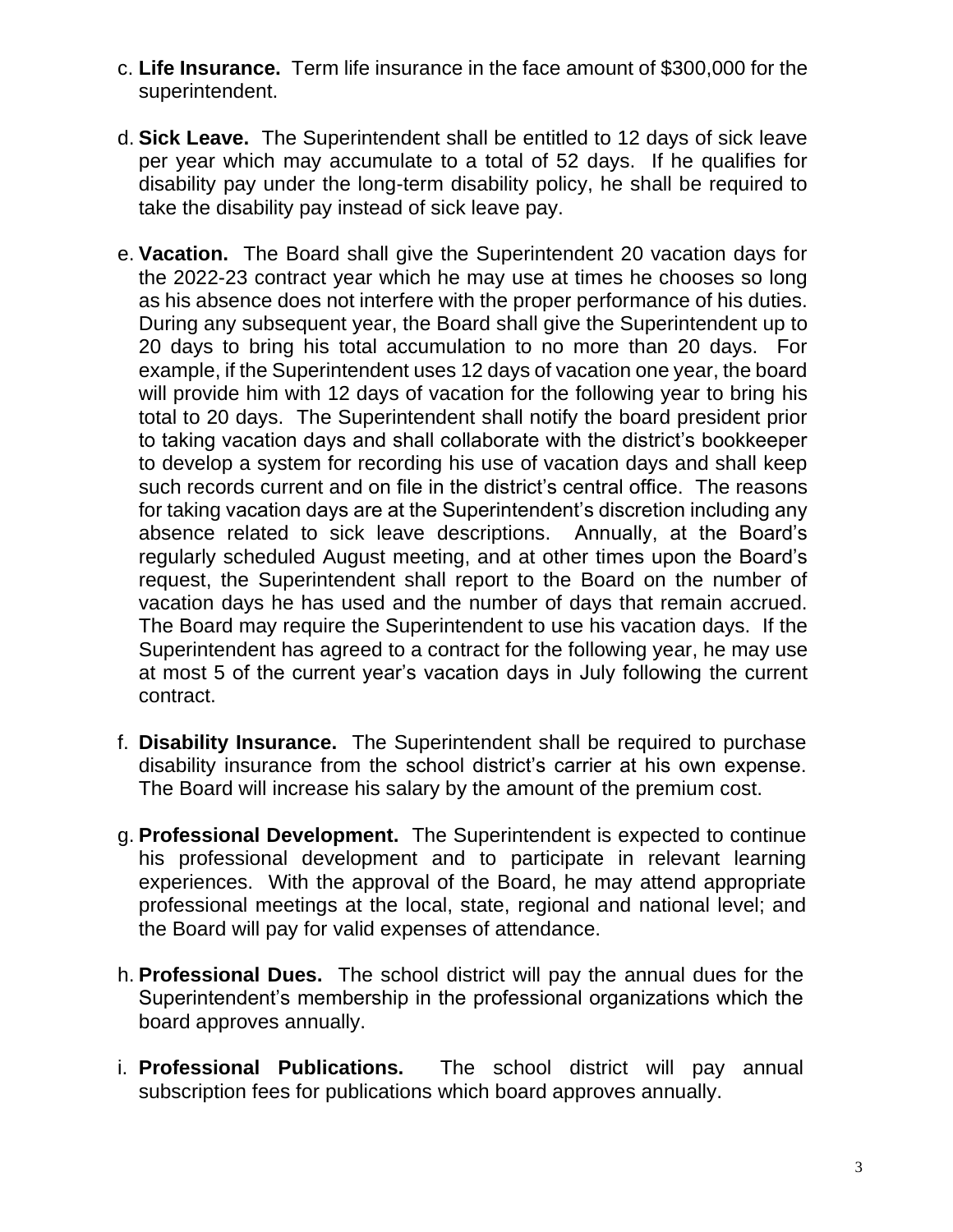- j. **Laptop.** The school district shall provide the Superintendent with a laptop computer that may be used for professional and personal purposes. The superintendent acknowledges that any personal use of the computer is to be reported as compensation in accordance with the Internal Revenue Code of 1986, as amended. The Superintendent shall be responsible for payment of income taxes related to personal use of the computer, if any.
- k. **Cell Phone.** The School District shall provide to the Superintendent either a monthly stipend of \$50 to reimburse Superintendent for the cost of a cellular phone and mobile service plan or the district will provide the Superintendent with a cellular phone at school district expense. In the event the district provides the Superintendent with a phone, the Superintendent shall be permitted to use the cellular phone for personal calls, so long as these calls are reasonable in number and length and do not cause the school district to exceed the number of minutes allowed to the school district in its contract with the cellular phone service provider. In the event that the Superintendent's personal calls do cause the school district to exceed the minutes provided for in its cellular phone contract, the school district is authorized to deduct the cost of the overage from the Superintendent's next regular paycheck.
- **l. Vacation days used for work purposes.** The Superintendent may at his discretion and upon notification to Board President work on up to 7 days of Vacation leave and receive his daily salary for such work. This clause shall be in force starting with 2017-18 school year and remain in effect each subsequent year of this contract. The Superintendent shall report on these days to the board at August meeting following their use.

**Section 11. Deductions.** This contract shall conform to the statutes and regulations governing deductions from compensation. The school district shall withhold other deductions as the Superintendent and Board may agree.

**Section 12. Superintendent's Residence.** The Superintendent shall reside within the boundaries of the District during his term of employment.

**Section 13. No Penalty for Release or Resignation.** There shall not be a penalty for the release or resignation of the Superintendent from this contract; provided no resignation shall become effective until the expiration of the contract unless it is accepted by the Board, and the Board shall fix the date at which the resignation shall take effect.

**Section 14. Compensation Upon Termination and Credit for Accrued Vacation.** Upon lawful termination of this contract for any reason, the compensation to be paid hereunder shall be an amount which bears the same ratio to the annual salary specified as the number of months or fraction thereof to the date of such termination bears to the 12 months in the annual salary period in which termination occurs. The Superintendent shall refund any portion of the salary he was paid but had not earned prior to the date of termination of this contract. He shall be paid for any unused vacation days at the daily compensation rate then in effect at the termination of employment. The